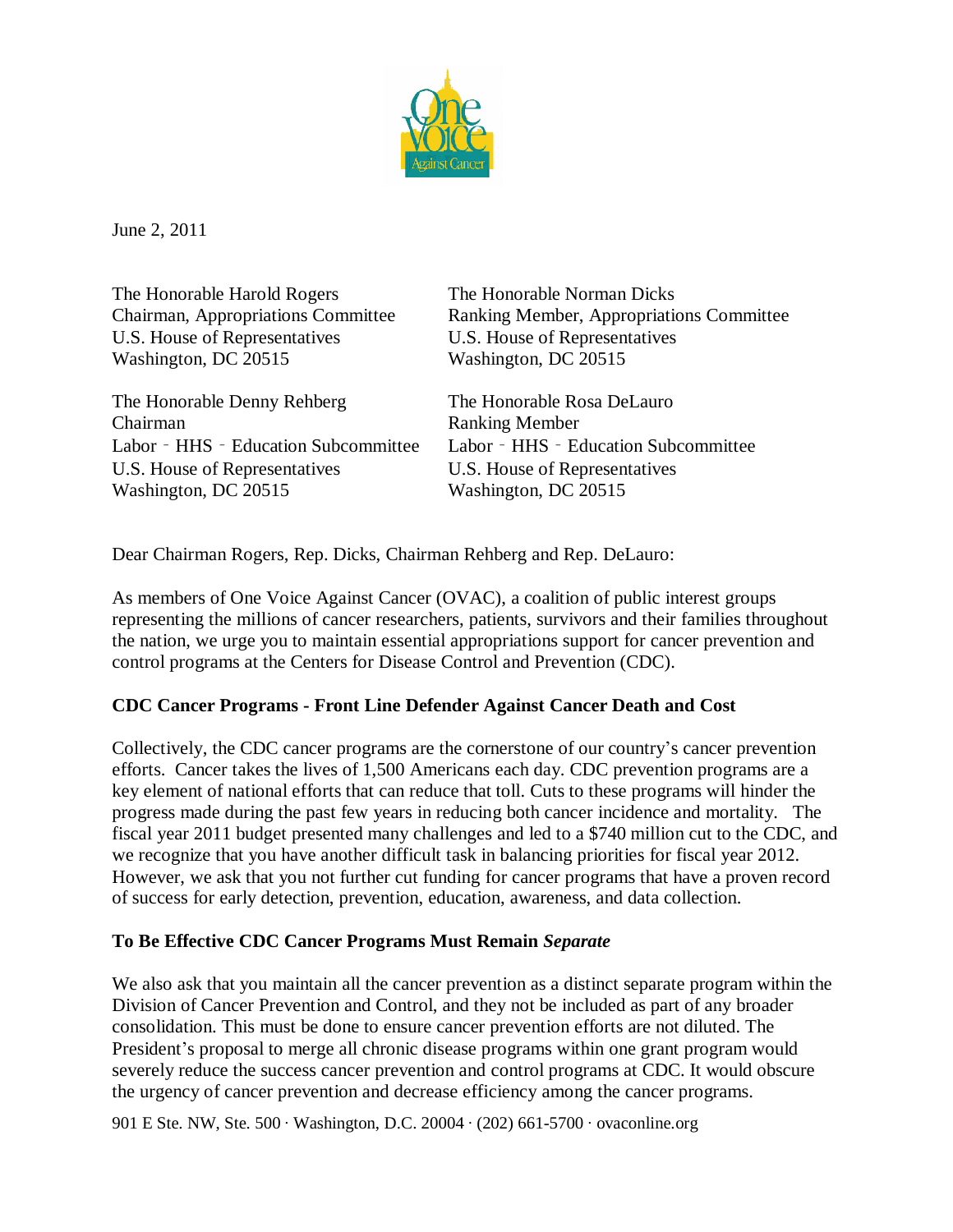## **CDC Cancer Prevention Programs –A Top Weapon for Fighting Cancer**

Sixty percent of cancer deaths today could be prevented by simply doing what we already know. Any further cuts or attempts to consolidate the cancer programs would result in fewer people having access to proven evidence-based educational materials and screening programs. Programs such as the National Breast and Cervical Cancer Early Detection Program and the Colorectal Cancer Control Program increase access and improve the quality of breast and cervical, colorectal cancer screening nationwide. State breast and cervical cancer programs alone have saved thousands of lives by giving low-income and uninsured individuals access to the care they need to continue living health lives.

### **CDC Cancer Statistics - Essential Element of National Cancer Program**

The National Program of Cancer Registries serves as the foundation for surveillance of cancer incidence and mortality across the country. Data collected under this program helps public health professionals at every level of government determine and monitor cancer trends, prioritize resources and advance research.

# **CDC Cancer Education and Outreach - Cost Effective Cancer Control**

Lastly, CDC funding for nationwide outreach and education programs is also critical to our cancer prevention efforts. This funding supports public awareness campaigns, the development of culturally appropriate materials, as well as educational resources on a range of topics for gynecologic, ovarian, blood, skin and prostate cancer.

### As you develop a FY 2012 Labor-HHS appropriations bill, **we ask that the CDC cancer programs be funded at least at their FY 2010 levels.**

The members of OVAC thank you for your consideration of this request and stand ready to support your efforts on behalf of these programs.

Sincerely,

Alliance for Prostate Cancer Prevention American Academy of Dermatology Association American Association for Cancer Research American Cancer Society Cancer Action Network American College of Surgeons American Society for Radiation Oncology Asian & Pacific Islander American Health Forum Association of American Cancer Institutes Bladder Cancer Advocacy Network Charlene Miers Foundation for Cancer Research Colon Cancer Alliance CureSearch National Childhood Cancer Foundation Friends of Cancer Research

901 E Ste. NW, Ste. 500 ∙ Washington, D.C. 20004 ∙ (202) 661-5700 ∙ovaconline.org